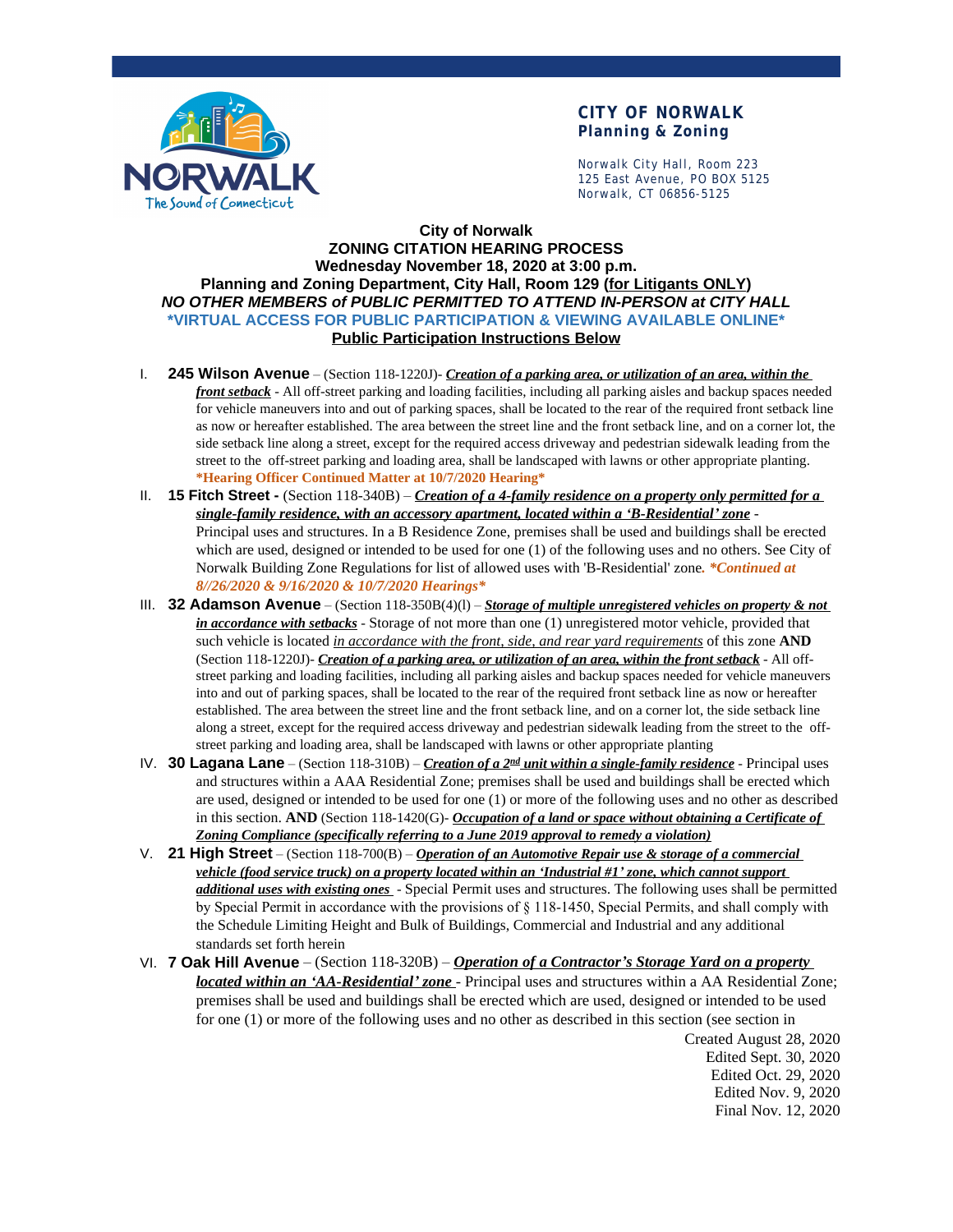

#### **CITY OF NORWALK Planning & Zoning**

Norwalk City Hall, Room 223 125 East Avenue, PO BOX 5125 Norwalk, CT 06856-5125

Norwalk Building Regulations for list of uses permitted in 'AA-Residential' zone). **\*Hearing Officer Continued Matter at 9/2/2020 Hearing\***

- VII. **80 Broad Street** (Section 118-320B) *Operation of a commercial contractor's business within an 'AA-Residential' zone* - Principal uses and structures within a AA Residential Zone; premises shall be used and buildings shall be erected which are used, designed or intended to be used for one (1) or more of the following uses and no other as described in this section (see section in Norwalk Building Regulations for list of uses permitted in 'AA-Residential' zone) AND (Section 118-320B(4)(e) - *Storage of a commercial vehicles and/or commercial contractor equipment, over 1 ton rated capacity on a property located within an 'AA-Residential' zone* - Storage of not more than one (1) commercial vehicle, as defined in Chapter 246, Section 14-1, of the Connecticut General Statutes, which does not exceed one-ton rated capacity AND (Section 118-1220J) – *Creation of Parking within the front setback* - All off-street parking and loading facilities, including all parking aisles and backup spaces needed for vehicle maneuvers into and out of parking spaces, shall be located to the rear of the required front setback line as now or hereafter established. The area between the street line and the front setback line, and on a corner lot, the side setback line along a street, except for the required access driveway and pedestrian sidewalk leading from the street to the offstreet parking and loading area, shall be landscaped with lawns or other appropriate planting. **\*Hearing Officer Continued Matter at 10/21/2020 Hearing\***
- VIII. **20 Slocum Street** (Sections 118-1420E&F&G) *Construction of an accessory structure on a property, without Applying for a Zoning Approval, Obtaining a Zoning Approval, & Obtaining a Certificate of Zoning Compliance* AND (Section 118-1220J) – *Creation of Parking within the front setback* - All offstreet parking and loading facilities, including all parking aisles and backup spaces needed for vehicle maneuvers into and out of parking spaces, shall be located to the rear of the required front setback line as now or hereafter established. The area between the street line and the front setback line, and on a corner lot, the side setback line along a street, except for the required access driveway and pedestrian sidewalk leading from the street to the off-street parking and loading area, shall be landscaped with lawns or other appropriate planting. **\*Hearing Officer Continued Matter at 10/21/2020 Hearing\***
- IX. **39 Toilsome Avenue**  (Section 118-330B(4)(e)) *Storage of a commercial vehicles and/or commercial contractor equipment, over 1 ton rated capacity on a property located within an 'A-Residential' zone* - Storage of not more than one (1) commercial vehicle, as defined in Chapter 246, Section 14-1, of the Connecticut General Statutes, which does not exceed one-ton rated capacity. **\*Hearing Officer Continued Matter at 10/21/2020 Hearing & stated a \$600.00 contingency fine\***

Created August 28, 2020 Edited Sept. 30, 2020 Edited Oct. 29, 2020 Edited Nov. 9, 2020 Final Nov. 12, 2020